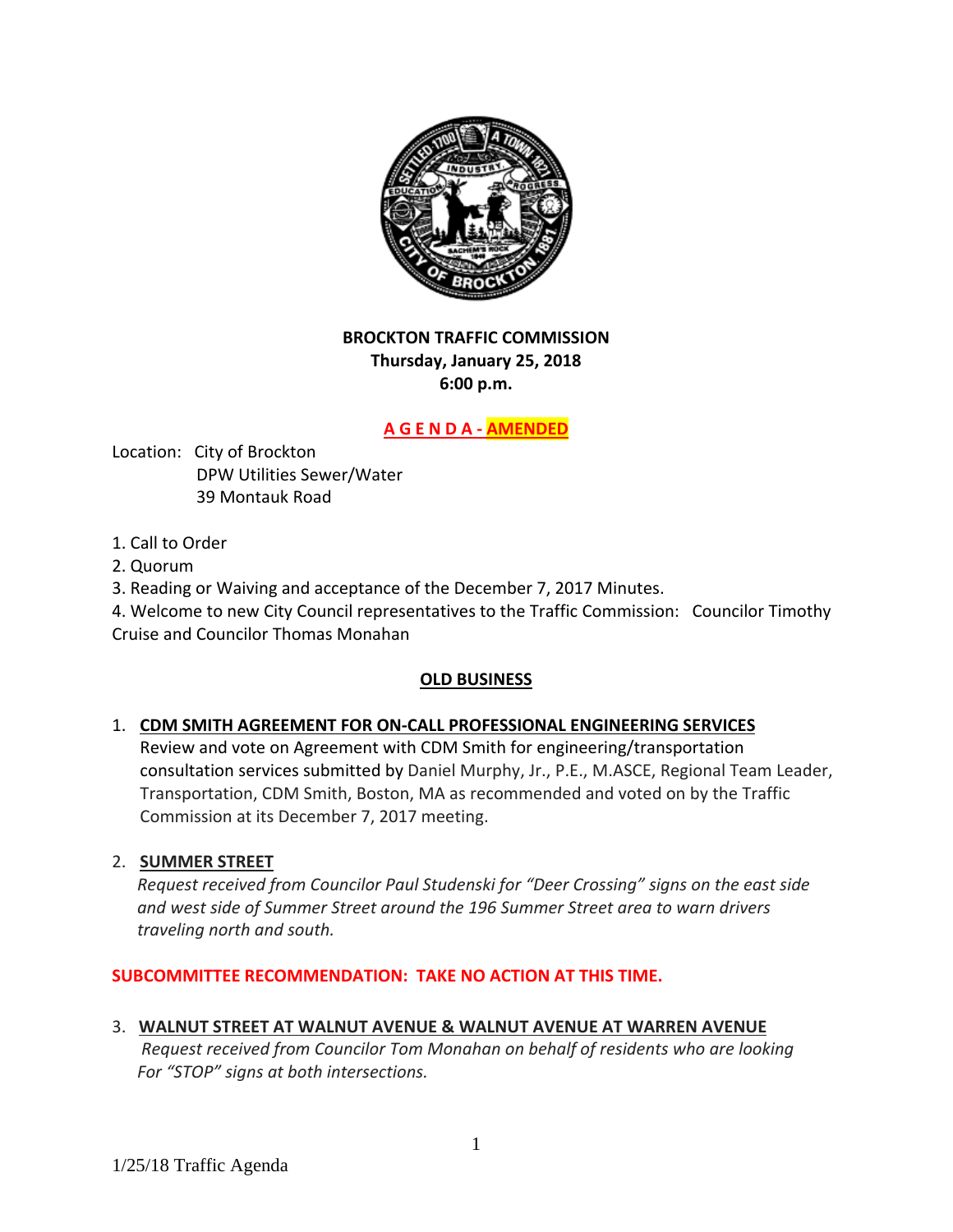## **SUBCOMMITTEE RECOMMENDATION:**

## **(1) STOP SIGN FOR EASTBOUND TRAFFIC ON WALNUT AVENUE AT WALNUT STREET.**

# **(2) REPAIR/REPLACE STOP SIGN FOR WESTBOUND TRAFFIC ON WALNUT AVENUE AT WARREN AVENUE THAT WAS PREVIOUSLY THERE.**

#### 4. **WALNUT STREET TO WYMAN STREET & WALNUT STREET TO SPRING STREET**

 *Request received from Councilor Tom Monahan on behalf of residents who are looking for "NO PARKING FROM HERE TO CORNER" on Walnut Street to Wyman Street going south and the same on Walnut Street to Spring Street.*

#### **SUBCOMMITTEE RECOMMENDATION:**

- **(1) WEST SIDE OF WALNUT STREET 25FT. NORTH OF WYMAN STREET "NO PARKING HERE TO CORNER."**
- **(2) WEST SIDE OF WALNUT STREET 25FT. NORTH OF SPRING STREET "NO PARKING HERE TO CORNER."**

#### 5. **WALNUT STREET TO PROSPECT STREET**

 *Request received from Councilor Tom Monahan on behalf of residents who are looking for "NO PARKING" signs on Walnut Street on the left side heading north starting at Wyman Street and continuing to Prospect Street.*

#### **SUBCOMMITTEE RECOMMENDATION: NO ACTION AT THIS TIME.**

6. **PRESCOTT STREET**

 *Request received from Councilor‐At‐Large Winthrop Farwell on behalf of Mrs. Carol Webster who resides at 11 Prescott Street for "NO PARKING" signs or other signage recommended by the subcommittee.*

#### **SUBCOMMITTEE RECOMMENDATION:**

- **(1) WEST SIDE OF PRESCOTT STREET 130FT. NORTHERLY FROM HOVENDON "NO PARKING HERE TO CORNER."**
- **(2) TWO (2) ADDITIONAL NO PARKING SIGNS**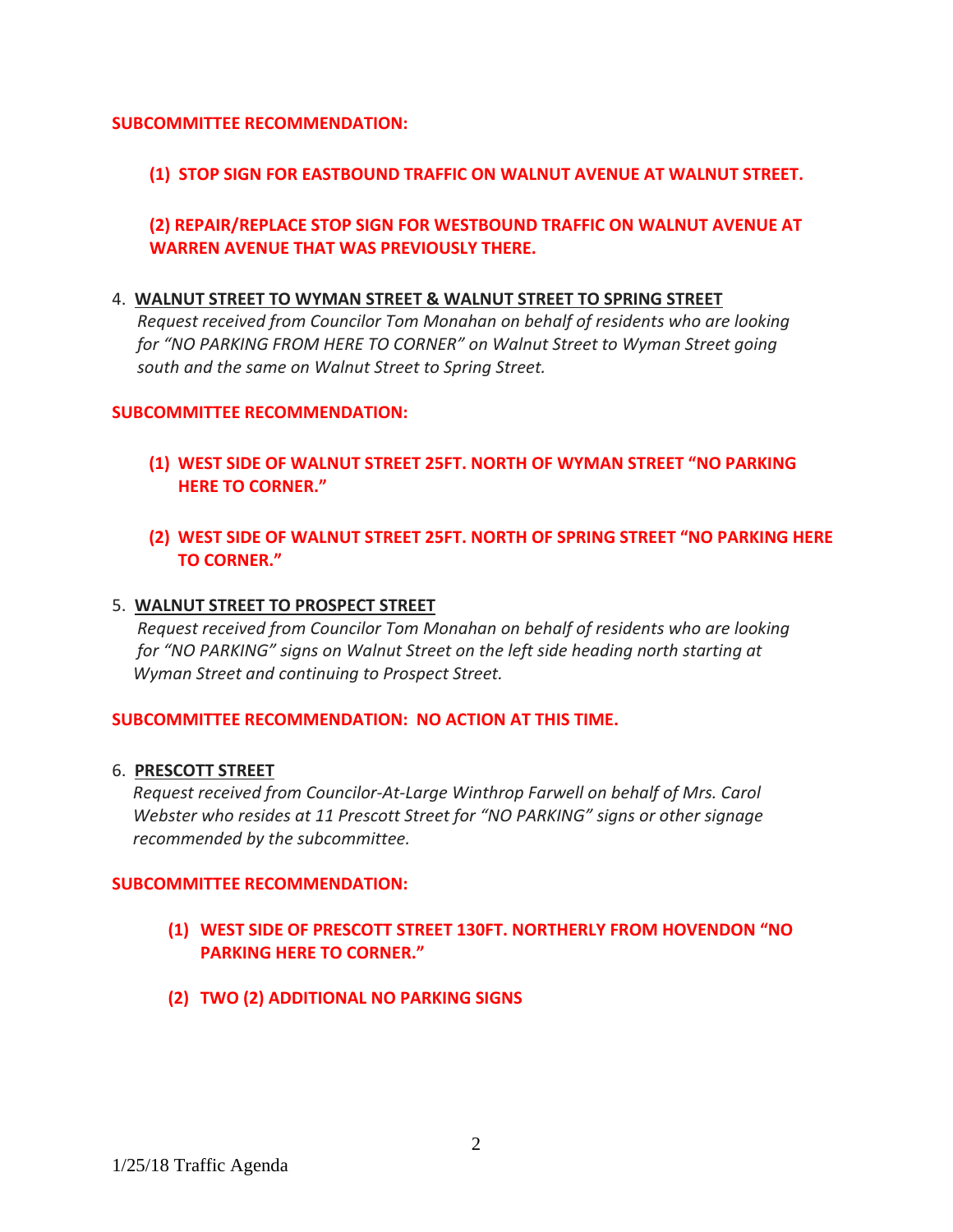## 7. **DREW AVENUE AND MONCRIEF STREET**

 *Request received from Councilor Anne Beauregard for a Stop sign at Drew Avenue at Moncrief Street.*

## **SUBCOMMITTEE RECOMMENDATION: STOP SIGN FOR SOUTHBOUND TRAFFIC ON DREW AVENUE AT MONCRIEF STREET.**

#### **NEW BUSINESS**

## 8. **65 NORTH MAIN STREET – DRA‐COR**

 *Request received by Councilor Thomas Monahan on behalf of Vincent Brancaccio, business & property owner of Dra‐Cor Industries at 65 North Main Street in Brockton. Mr. Brancaccio*  would like to know if is possible to convert 3 or 4 parking spots in front of his building over to an active loading zone. The reason being is that he has to currently live double park tractor trailers on North Main Street while they drive out & unload the trucks with a forklift. This  *creates a huge problem with people trying to get around us. We sometime park trucks across*  the street or down the road & unload from there. That creates a safety issue with driving a  *forklift with pallets of goods on them while crossing or driving down Main Street. The other*  safety issue is there is a Fire Station on one side of us & the ambulance company down the street on the other side of us. If it was possible to convert at least spots #1, #2, & #3 (see attached Diagram) at a bare minimum to a loading zone, we could alleviate all the issues we are having. I would also request spot #4 if possible because when we have 53' long trailers  *come in it would help them to get in close to the curb.*

## 9. **REQUEST RECEIVED FROM DEPUTY FIRE CHIEF KEVIN GALLIGAN**

- *1. Request \$8,500 for stamped engineering plans for a retrofit of the traffic signals at Forest Ave & Bouve.*
- *2. Review of road safety audit for Centre St & Plymouth St and review on street parking in area including Court St, Plymouth St, Centre St, and Commercial St.*

## 10. **NORTH QUINCY STREET & NORTH CARY STREET**

 *Request received from Councilor Jack Lally on behalf of the resident whose property was just recently damaged subsequent to the guardrail being installed.*

#### 11. **LORING STREET**

 *Request received from Councilor Jack Lally on behalf of residents who find it difficult entering and exiting Loring Street onto North Quincy due to the bend in the road and vehicles speeding.*

## 12. **DOVER STREET – CHARITY GUILD**

 *Request received from Councilor Susan Nicastro on behalf of a Ward 4 property owner for*  a 'Loading Zone No Parking" sign on Dover Street at the side door of The Charity Guild,  *Inc.'s property at 501 Main Street (corner of Main and Dover Streets). The Guild has repeatedly been unable to receive deliveries from Greater Boston Food Bank and other food*  sources due to access being blocked by vehicles parked beside its deliveries door on left side